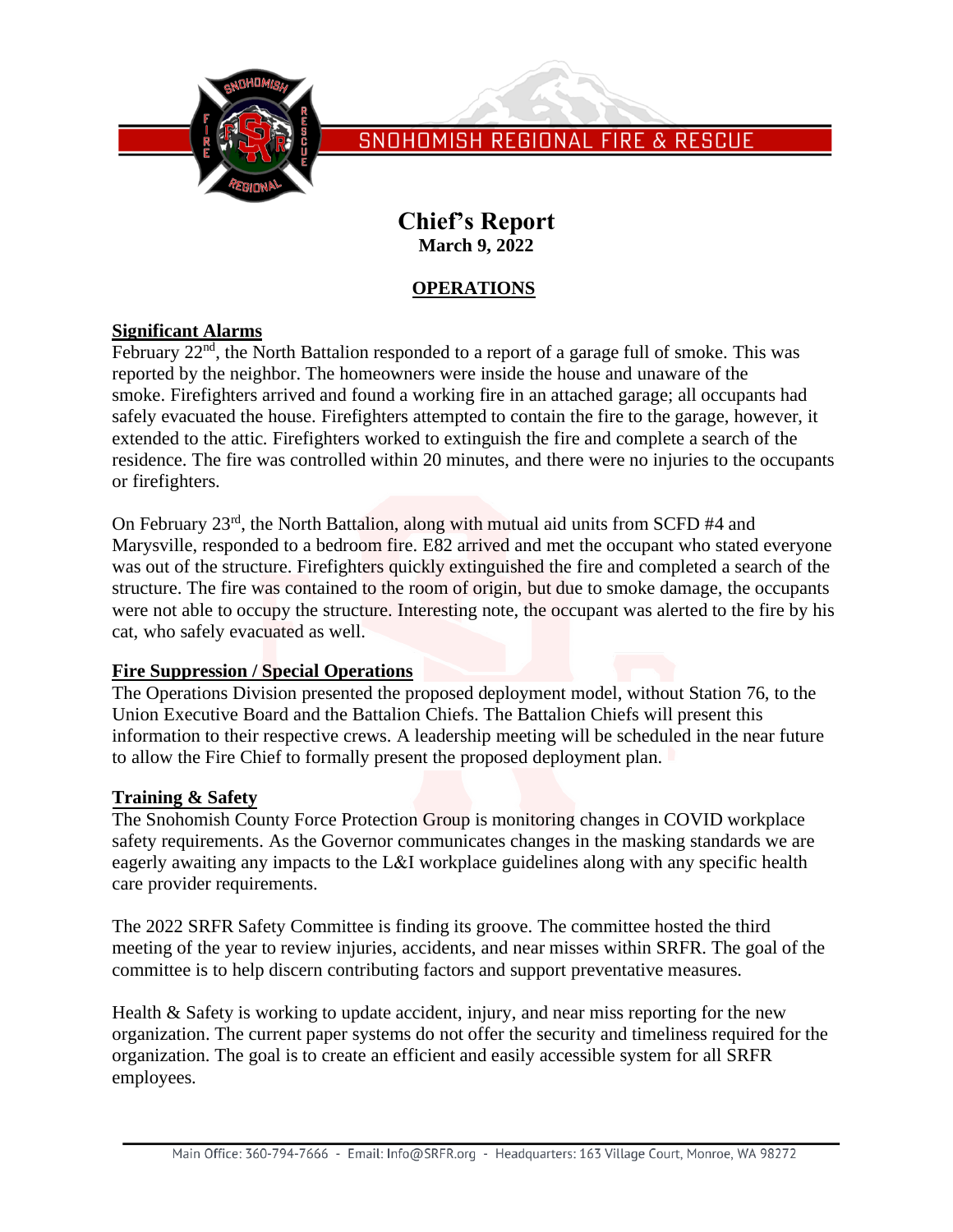

SNOHOMISH REGIONAL FIRE & RESCUE

SRFR has completed the required annual injury reporting to the US Bureau of Labor Statistics.

## **PLANNING**

## **Community Relations**

#### Public Education Updates

School YTD: 2 nd Grade Classes Visited: **28 out of 77**

- $\circ$  February 18<sup>th</sup> March 2<sup>nd</sup>
	- Woodside Elementary: **4**
	- Sunnycrest Elementary: **2**
	- Glennwood Elementary: **1**
- o Scheduled: **11 (2nd Grade) & 5 (9th Grade Hands Only CPR)**

Adult & Senior Safety Classes YTD: **3**

o The next Home Fire Safety Class is scheduled for **March 9 th**

Social Media Snapshot: February 18<sup>th</sup> - March 2<sup>nd</sup>

- **24** Posts
- **37** New Followers/Accounts
- **25,032** Impressions/Engagement/Clicks

Public Education Specialist Kaitlin King is working on the Spring Newsletter graphic files which will go to the printer March 10<sup>th</sup>.

Public Education Specialist Kaitlin King is working with our webmaster to update our SRFR website with current content on the following page:

o Public Information

# **LOGISTICS**

## **Facilities**

Logistics requested quotes from MRSC for landscape maintenance for all of our facilities. Currently we have two separate companies doing the work, Badgley Landscape in the East and West Battalions and Groundworks in the North Battalion. The current contracts for these two companies end March  $31$ <sup>st</sup>. The goal is to have one contract for the entire District. Bid packets are due to the Deputy Chief of Logistics by March 9.

Logistics/Facilities has started preliminary work on the directions discussed at COMEX 2022 with regards to the Capital Facilities Plan and the priorities that were identified in the first phase.